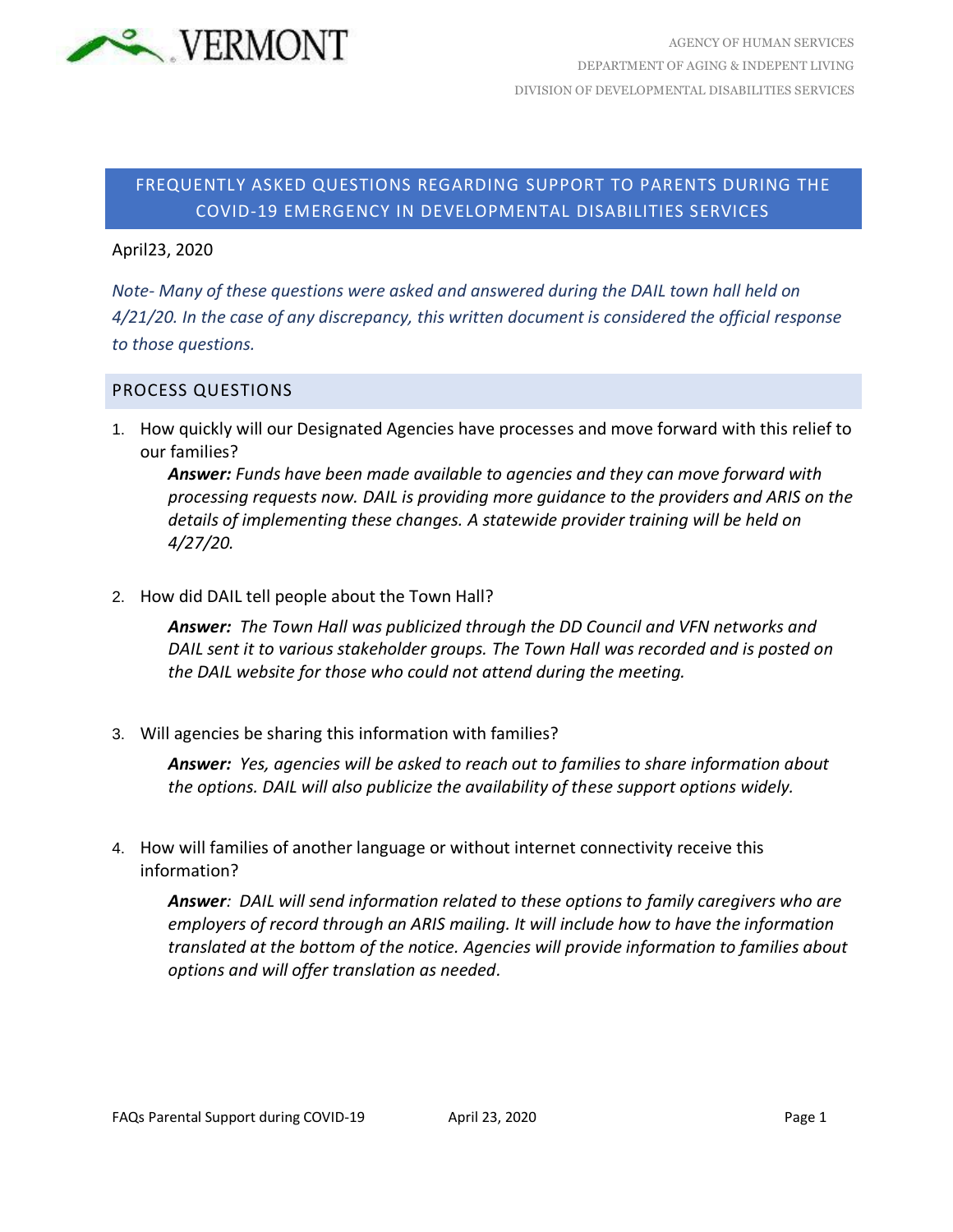

5. Could primary care, pediatricians and school special ed departments receive this information to help with outreach?

*Answer: We do not have access to those distribution lists, but we can share the information with our state partners, so they can share.*

6. Did you involve family input in defining this financial relief package? Why were those families and your department more supportive of a one-time stipend instead of paying families a predictable recurring payment for the duration of the pandemic?

*Answer: The Department received multiple requests to assist families during the State of Emergency and the options were developed in response to those requests. DAIL typically spends more time engaging stakeholders in decision-making. Given the desire to quickly create ways to support families during the crisis, DAIL researched its options within what was allowable under Medicaid, including seeking short-term variances from the Federal government, and came up with these options.*

7. Families have been told by ARIS, DAs, Transition II and DAIL that they are in consultation with management or legal departments on how to handle payments but no tangible information on how much our families will receive, when or how to access it. There are many questions about how these payments will be made. When will there be clear guidance provided by DAIL?

*Answer: DAIL acknowledges that in its eagerness to let families know that some options were going to be made available, that some of the operational details had not yet been finalized. DAIL has been working to quickly address this and get those details out to agencies and ARIS ASAP.*

8. What are the options for families who have blended their Children's Personal Care Services with their Developmental Disabilities Services into a Unified Service Plan?

*Answer: A Unified Services Plan (USP) is a way of blending different funding streams so that services are accessed through a single provider entity in the form of a Developmental Disabilities Home and Community Based Services (HCBS) plan (i.e. a "DS waiver"). CPCS is one of the main funding sources that can be blended with DS HCBS into a USP. When CPCS funds are blended into a USP, they are no longer available separately because the services they are intended to cover will be provided through the agency overseeing the USP. Families who have USP's can access the options described under #1 & #2 in the document.*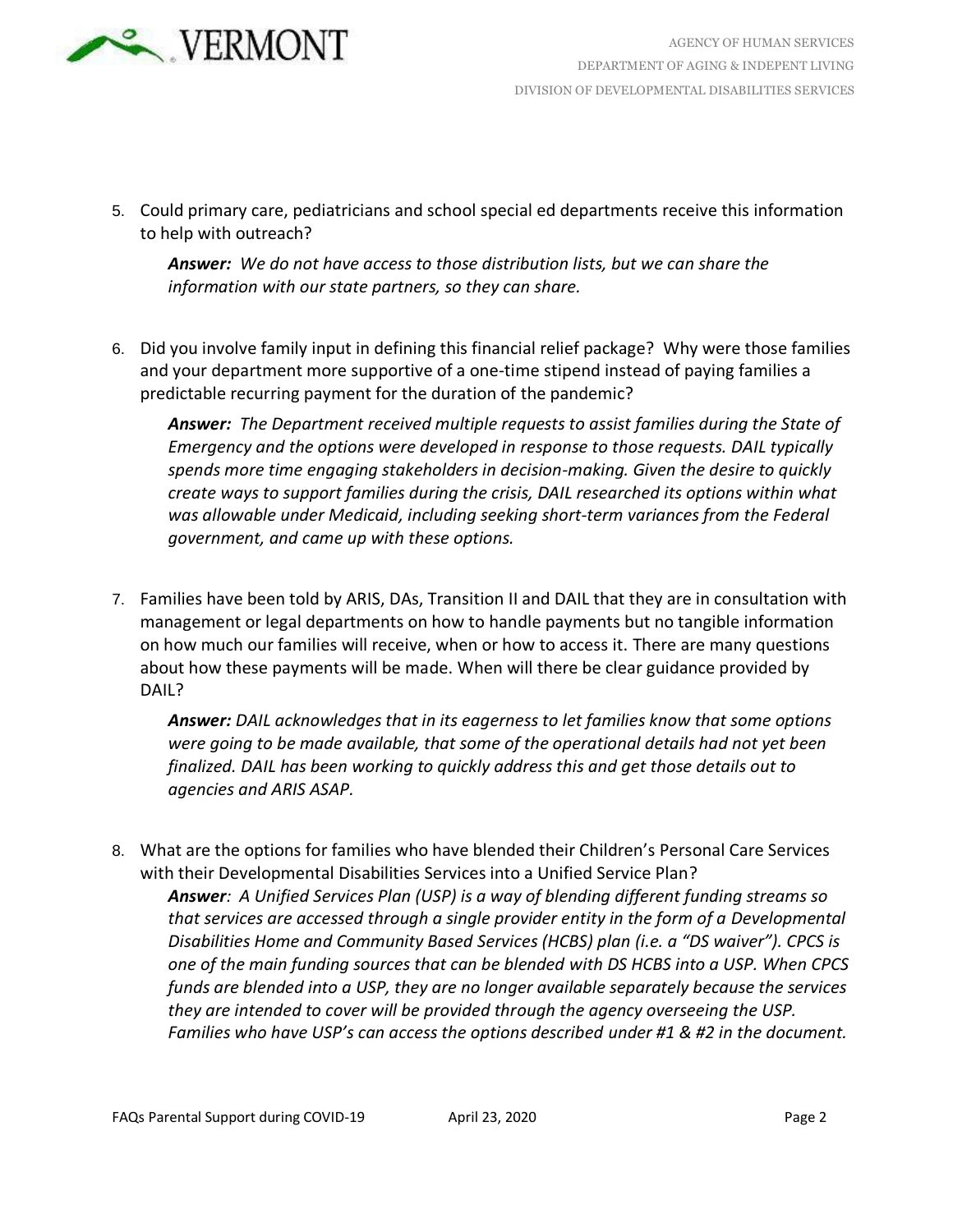

### ELIGIBILITY QUESTIONS

9. I can't figure out which program(s) my family is in and therefore don't know how much stipend or financial relief I'm entitled to. How do I know if I'm in CSHN or DAIL Waiver program or something else altogether?

*Answer: If you have a case manager or other contact at a Designated or Specialized Service agency, you should check with that person for assistance. If you are receiving Children Personal Care Services (CPCS), which is administered through the Vermont Department of Health, CSHN, you are receiving regular notices from that program to authorize or re-authorize that service. You can check your paperwork or contact VDH directly to confirm whether you are currently enrolled in the CPCS program.*

10. We have high tech nursing and respite. I don't know what we fall under.

*Answer: The high technology nursing program is not included in the Developmental Services options. Most likely the respite is provided through a Developmental Disabilities Services agency, so families should check with them regarding their options.*

11. An adult child, a client of the regional Developmental Services Agency, not utilizing ARIS, with prevention of crisis funds (which they are not able to utilize because of the COVID-19). They go home to stay with parent because of mental health/autism and difficulty remaining on their own without support. Are prevention of crisis funds blended in with this change? Can the parent submit invoice for prevention of Crisis funds from the Developmental Services agency?

*Answer: It depends. "Prevention of crisis" is a term used by a specific provider and does not describe a service category in DDS. If the funds were being managed by the family and are unspent, they could possibly be accessed under option #1 as described. If the funds have already been spent or a child returns home to receive care, the family be may be eligible under option #2. For a final answer, you must consult with your provider.*

12. I want to know why children's personal care hours can go directly to the parents hour for hour and why waiver families with adults are limited to a stipend. Between the coronavirus and just typical call outs before that, I'll have a lot of unused waiver money at the end of June.

*Answer: The Children's Personal Care Program and the Developmental Disabilities Services Programs each have their own rules and regulations. Solutions for assisting families were designed within the rules of each program. The intent of both programs was to help support families for the additional care they are providing given that paid supports are not available.*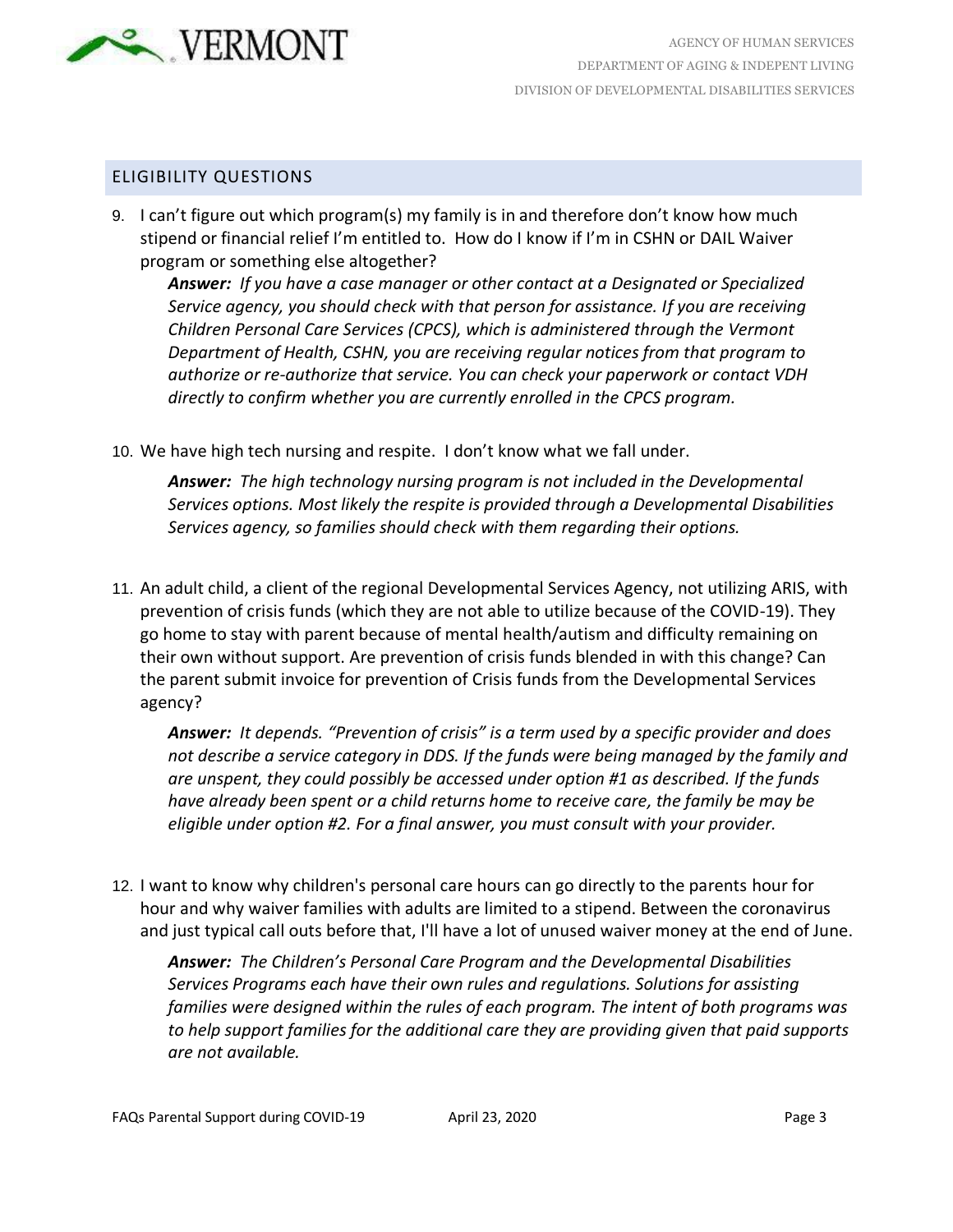

13. If my minor child has a DS Waiver with a Designated Agency AND a family managed respite budget with the same agency, which stipend(s) do I qualify for?

*Answer: Individuals are eligible for either the Developmental Disabilities Services Home and Community-based Services (HCBS) (also known as "waiver") or the Family-Managed Respite (FMR) program, but not both at the same time. Some children receiving HCBS have respite as one of the services that is funded in the plan and the respite is managed by the family. However, this is not the same as the Family-managed Respite program. Families whose children have HCBS may be eligible to receive the stipends under option #1 & 2. Families whose children receive or are eligible for FMR, may access funding through option #3.*

14. Since there are already for years several states in the Union who do 'reimburse or allow' paid family and parent payment for 'unfilled support positions' ..,or also regular staff, service coordinator positions' .,,,like CA, WA , FL ( and about 10 others) it should be possible to find out how those states have started out/ handle especially this emergency situation,.. considering, that most family members and/or parents would only part-time fill also those roles of paid support staff in other states,.. Additionally interesting, how the State of VT handles Medicaid Waiver supports.

*Answer: DAIL has previously researched how other states pay parents. State Developmental Disabilities Services Programs each have their own rules, regulations and operations. Solutions for assisting Vermont families were designed in alignment with the structure of the Vermont program.*

15. Our family has an account which lists NCSS as the agency, it is family managed respite and the statements from ARIS day the program/payor is VT\_FMR-VT Medicaid. I contacted NCSS and was told to be careful what I'm looking at (the info in the group about receiving funds from DAIL) because NCSS is not a waiver agency. They implied that my family managed respite paid by VT Medicaid that has them listed as the agency isn't included in this stipend payout DAIL is doing. So, basically I cannot have any of that respite money even though I have a balance?

*Answer: NCSS does operate the Family-managed Respite program with ARIS serving as the Fiscal/Employer agent. NCSS operates the majority of its services for children under the Integrating Family Services framework. So, it is accurate the DDS Home and Communitybased Services options described under #1 and #2 do not apply for children. Under option #3, additional funds are available if needed in FMR, but those funds cannot be converted into a stipend.*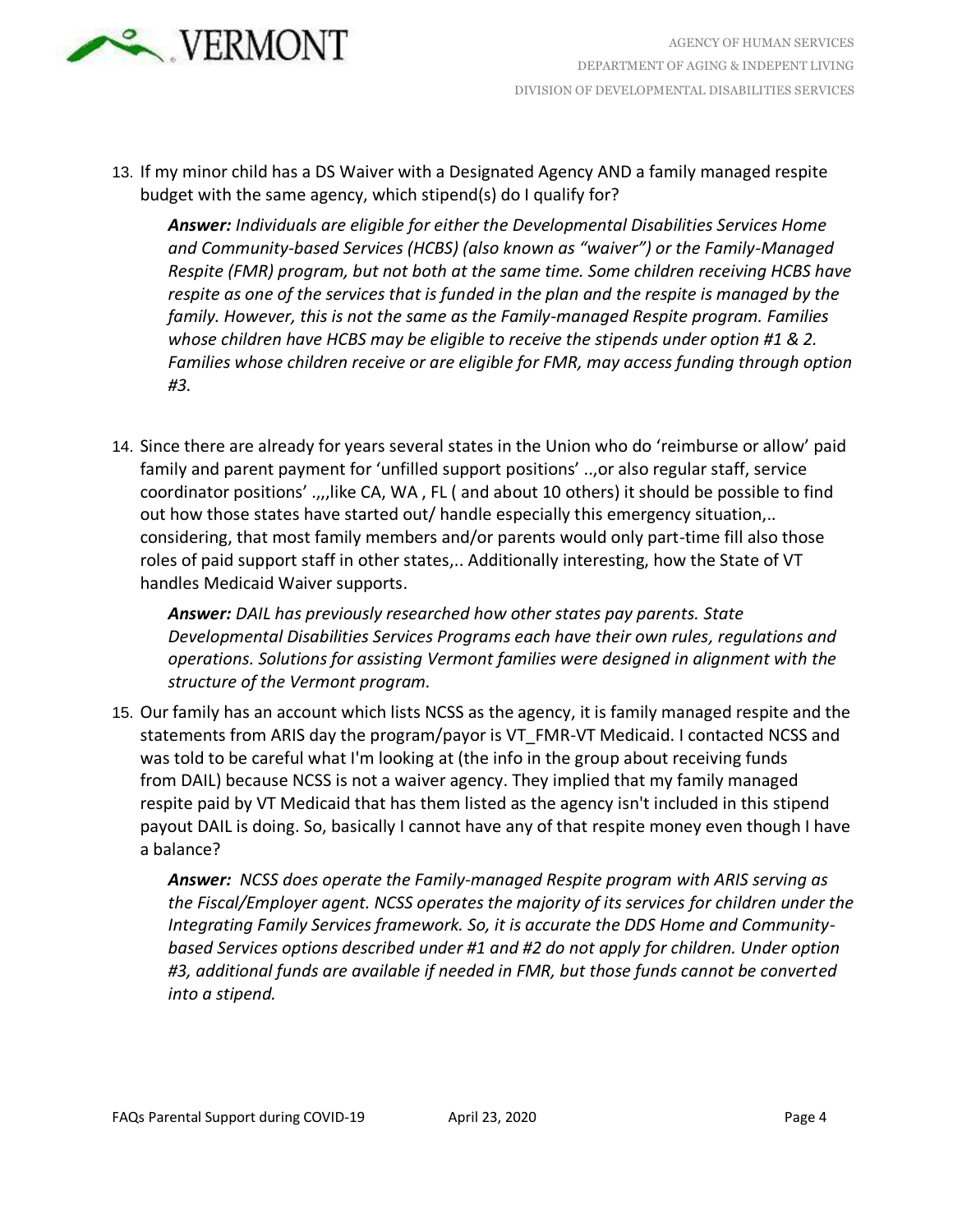

## APPLICATION/PROCESS QUESTIONS

16. Process needs to be expedited.

*Answer: DAIL is working as quickly as possible to operationalize the procedures for application, approval and payment of these funds. See also response to question 1, page 1.*

- 17. What about those of us in the midst of a re-evaluation/renewal? *Answer: This question probably pertains to Children's Personal Care Services. For DDS, agencies have been given some flexibility regarding re-assessments and renewals of Individual Service Plans. People currently receiving HCBS will continue to be eligible for services and will not be terminated during the state of emergency, except in a few rare circumstances such as moving out of state or into a nursing home.*
- 18. What do we need to do and when do we need to do it to receive the stipend? *Answer: Families should work with their provider agency to determine which option pertains to their circumstance. The agency will provide assistance with the process. Funds are available through 6/30/20, so families should contact their agency by early June to ensure enough time to process payments.*
- 19. Who is eligible to be our employer? Spouse? What will a single parent do? *Answer: No employer of record is need for these payments through DDS.*
- 20. To access the stipend under section 1, would I reach out to my CSHN social worker? *Answer: For DDS, families need to contact their DDS provider agencies.*
- 21. It's unclear in the DAIL guidance as to whether parents have to initiate the request.

*Answer: Parents may initiate requests. Agencies will also inform families currently receiving services of the options, so then parents can make a request.*

22. If a family is receiving services through a specialized services agency (SSA), would it be the SSA or the designated agency (DA) who is responsible?

*Answer: If a family is working with an SSA, for options #1, 2 & 4, they would continue to work with their SSA. If a family has Family-managed Respite (FMR) currently, they should work with their current provider. If they are newly applying for FMR, they need to apply through their DA. Families wanting to apply for Flexible Family Funding should apply at their DA.*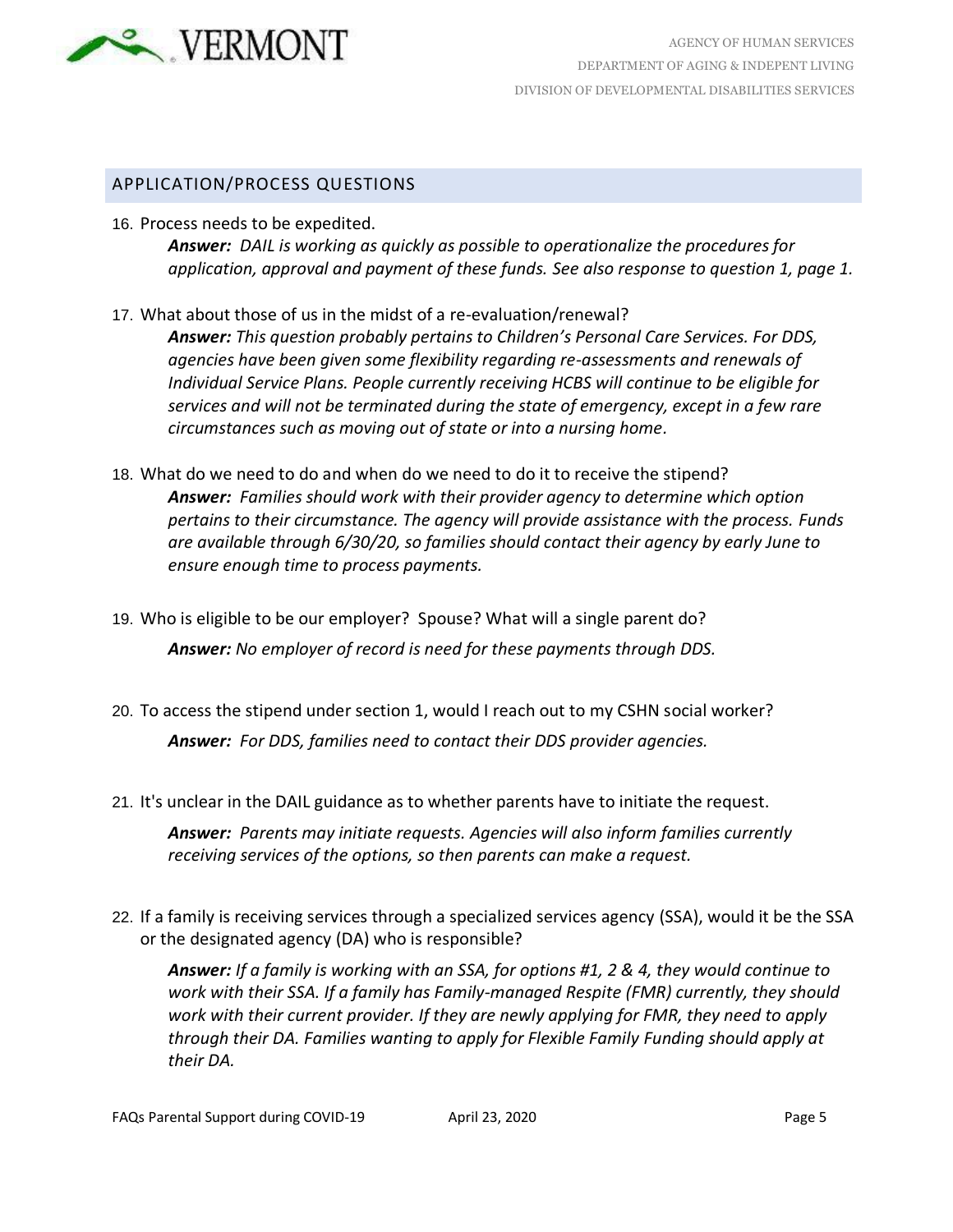

### PAYMENT/BUDGET/FINANCIAL QUESTIONS

- 23. How can a family access the full remaining balance on the waiver budget(s)? *Answer: They cannot access the full remaining balance of the DDS HCBS budget. They may access up to \$5,000 of funds that they family-manage remaining through 6/30/20. Families may also want to consider whether they want to utilize the full remaining budget if the emergency ends prior to 6/30/20 and workers can be hired to provide care again.*
- 24. When will I receive my payment(s)?

*Answer: For the \$2,000 stipend (option #2), this will come from your provider agency. Families will need to work with their agencies to request the funds. Each agency may have a specific process and time frame for making the payments, but the intention is to get them out to families quickly. For the funds under option #1, which are a conversion from the existing budget, once a decision has been made regarding the amount of funding to be converted and ARIS is notified of the change, the family will be able to submit the request for payment and ARIS will process the payment as they do timesheets according to the DS pay period.*

25. When do I qualify for hourly pay v. a one-time stipend?

*Answer: Both the CPCS program and the DDS program are allowing for stipends to be paid. CPCS payments to parents are based upon the number of hours per week authorized*  in the plan of care, but the payment is not for hours of service as an employee. In DDS, the *one-time stipends are available for options #1 & 2. In option #4, these are one-time payments, but are not considered stipends.* 

26. Will there be another stipend available to our families if the pandemic lasts past the current stay at home order?

*Answer: The stipends in DDS are available until 6/30/20, the end of the current state fiscal year. DAIL will determine if there will be funds available in the next fiscal year which starts 7/1/20 depending on available funding.*

27. What time period is this stipend intended to cover? The entire pandemic starting effective with the stay at home order?

*Answer: April 1 through June 30, 2020. The one-time funds available under option #4 will remain available until they are all given out by the agency and can carry over after 7/1/20.*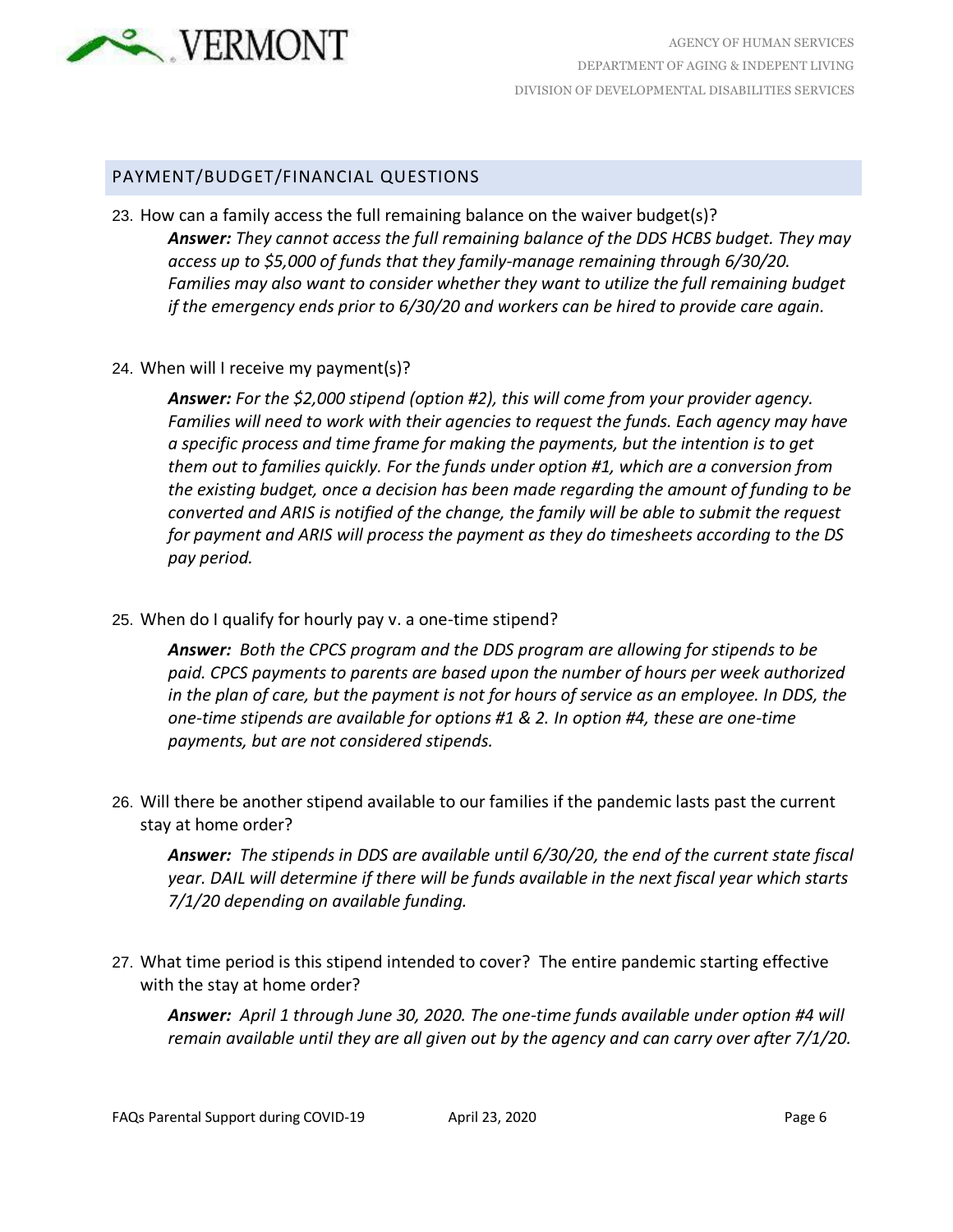

28. Do I need to report stipend and or hourly payments on my 2020 income tax?

*Answer: The stipends paid through DDS in options #1 & 2 may be considered tax-free difficulty of care payments. DDS is not offering hourly payments. The department cannot offer specific tax advice because there are so many individual circumstances. Please consult a tax advisor if needed.*

29. What is the impact of the payments on other benefits such as unemployment, SSI, Fuel Assistance, Reach Up, Food stamps etc.

*Answer: DAIL is unable to answer this question. Each program has its own rules related to what is considered income. Families will need to direct their questions to those programs. What DAIL can say is that for the stipends paid in option #1 & 2, these are considered taxfree difficulty of care payments.*

30. If we have a budget for respite via ARIS, hourly and/or 24 hr periods, how do we know how many hours to request/bill if we're doing 24hr days 24/7? Also, is the employer the same as the employee if the same parent who typically does the admin. payroll, paperwork is also the one caring for the DS dependent?

*Answer: Family caregivers will not be considered employers or employees when receiving the stipend payments. Parents will be requesting an amount of money, not hours or days of service. The amount that can be requested is up to \$5,000 for option #1. The amount requested cannot exceed the total funds left until 6/30/20. Families should consider whether they would like to reserve some funds to pay workers now if available or if the state of emergency ends prior to 6/30/20.*

31. Given that these programs are designed to support individuals with the highest level of need, the amount and the one time nature of the payments doesn't provide reassurance that it could sustain a family member cutting back on outside working hours given that the pandemic could last for a year or more.

*Answer: The funds being made available are to support families who are providing additional care due to the unavailability of workers. They are not intended as replacement for lost wages of caregivers. DAIL will review providing additional funds past 6/30/20 depending on the circumstances at the time and available funds.*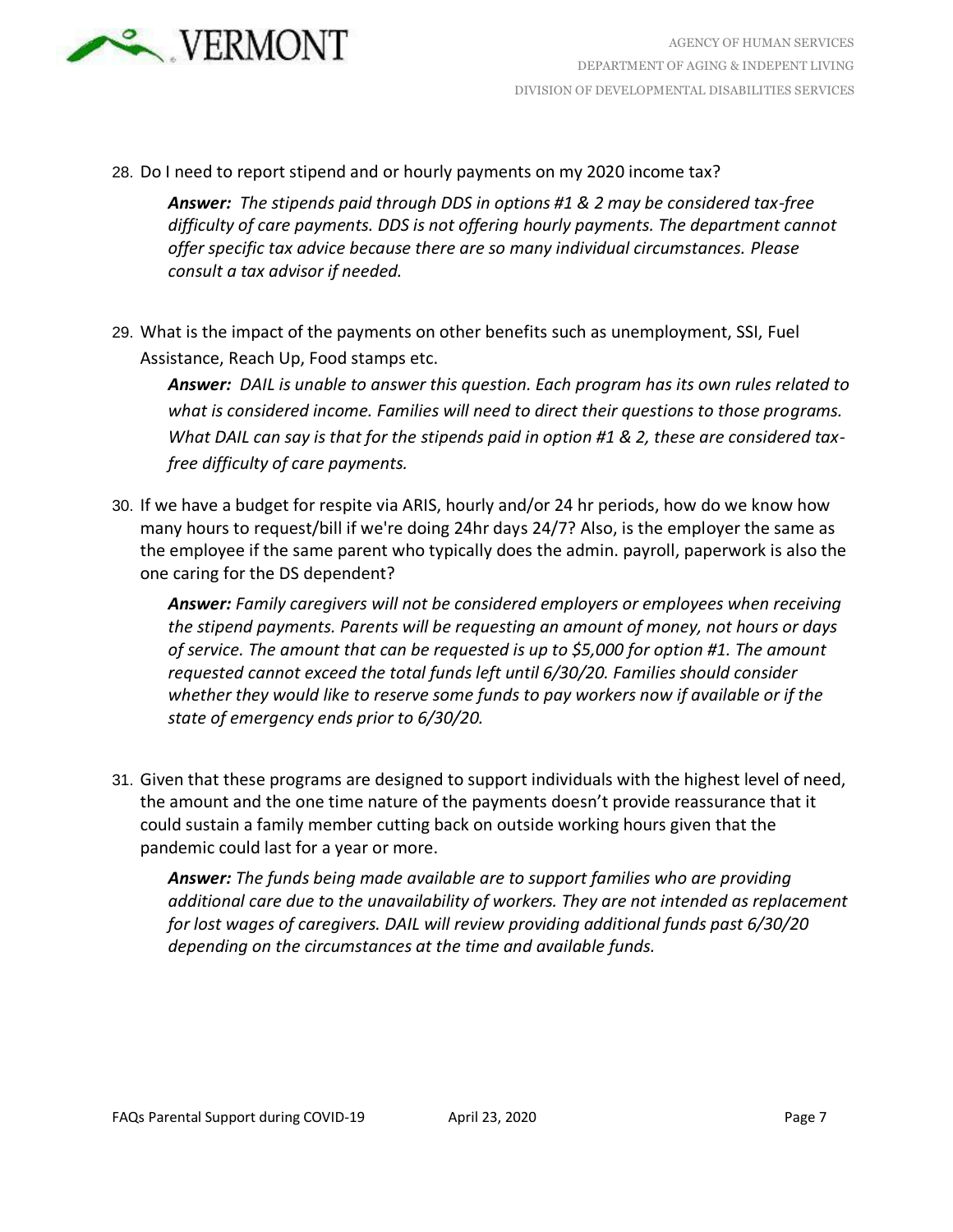

32. If you don't have any funds left in your waiver to convert to a stipend of \$5,000.00, then you would be eligible for a lesser amount, \$2000.00 from a flexible COVID fund? For instance, because I have no one coming in everyday anymore, that money is just sitting there. Therefore, I am entitled to the full amount in the waiver. However, if I had spent it all, then I would be eligible for a lesser amount from a different funding stream?

*Answer: The funds for option #1 & #2 come from different sources. In option #1, the funding is coming from the existing authorized service plan. Parents are now being allowed to be paid a stipend to provide a portion of the care that had been provided by workers they had hired, because of the unavailability of those workers. In #2, the service plan funds have already been spent by the family. DAIL decided to appropriate additional funds for these families because some of them are also providing additional care related to the unavailability of agency-hired workers. The amount is lower due to more limited availability of funds from that source.*

- 33. Is there an age limit for the child, if a parent is caring for their child who is an adult (parent is guardian) and normally has a home budget through ARIS funded by a Medicaid waiver? *Answer: For Developmental Disabilities Services, funding options are available for children and adults. There are no age limits.*
- 34. Where will we able to get the answers from DAIL?

*Answer: DAIL will post information on its website. Families should contact their provider agency for assistance.*

35. Are other family members, beside parents, who are primary caregivers eligible for these funds?

*Answer: Yes, other unpaid primary caregivers may be eligible to receive these funds.*

- 36. Are these funds a loan? *Answer: No.*
- 37. Does this include home providers that are not family members? *Answer: No. There is a separate process for supporting shared living home providers.*
- 38. What is the timeline for requesting the conversion funding? *Answer: Families may make requests now. DAIL is planning training for providers on the process for converting funds. A process has been set up for ARIS to process the payments.*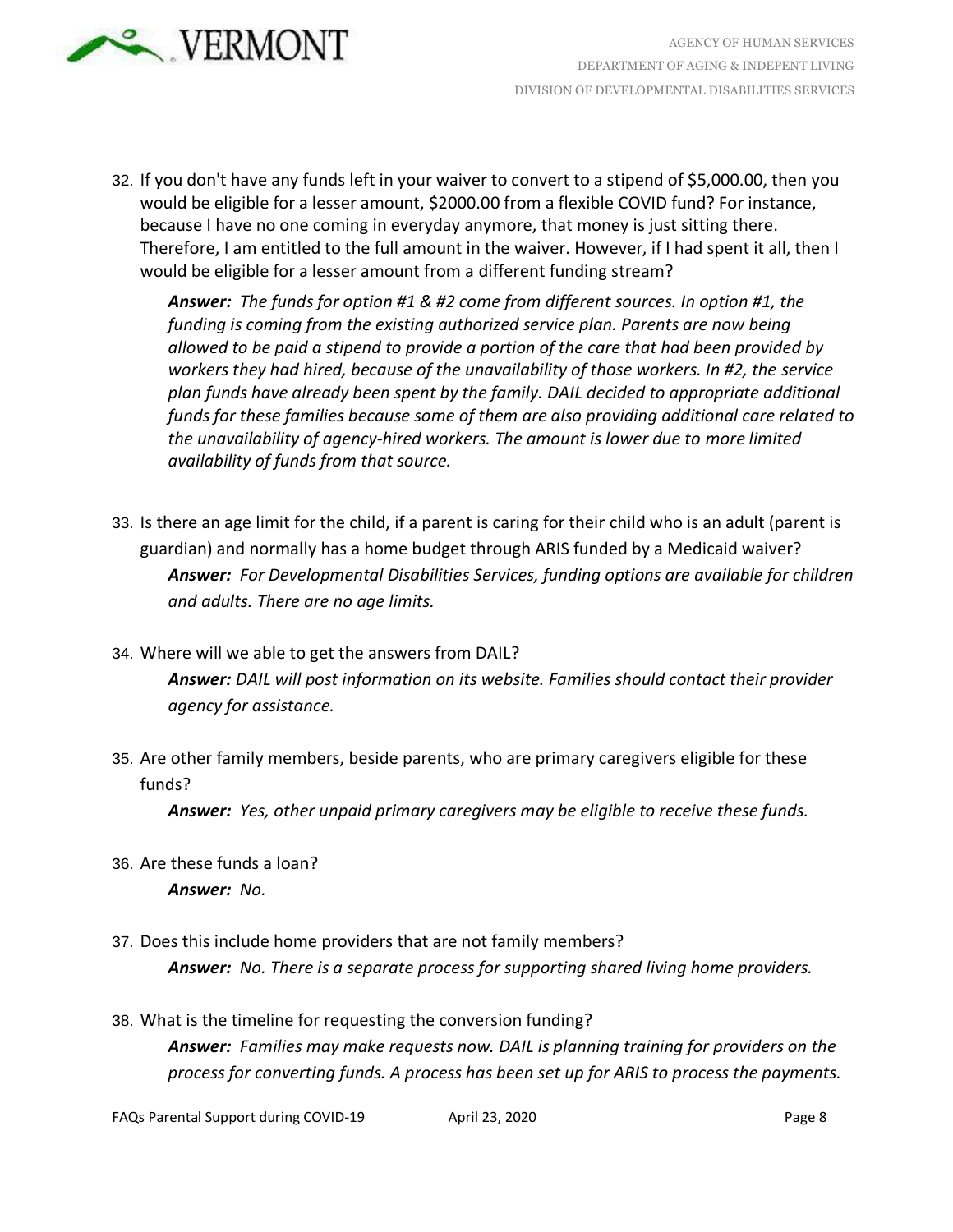

39. Do I have to fill out an ARIS employee form for myself if I am the employer under DD HCBS?

*Answer: No. Parents/family caregivers will not be considered employers or employees when receiving the payments under options #1 and #2. They should reach out to their service coordinator to discuss which option they are eligible for and the service coordinator will gather needed information in order to process payments.*

- 40. Is our "Service Coordinator" our daughter's Case Manager? Or is it someone else? *Answer: Yes, The term "service coordinator" means the same as "case manager".*
- 41. Is Option #2 available for families whose services are totally agency-managed? *Answer: Yes, if the individual is not receiving some of their direct services (home, community, employment, respite) due to the unavailability of workers due to COVID-19 emergency.*
- 42. Currently my son's services are completely suspended and we have zero respite left. Am I eligible for a payment?

*Answer: It depends on why the services are suspended. Agencies are required to suspend billing for services in certain circumstances. These funds are being made available to assist families whose family member is not receiving some services due to the COVID-19 emergency. If there are other reasons a person is not receiving services and billing is suspended for that reason, the family might not be eligible for the payment. The family should reach out to the service coordinator to discuss their circumstances.*

- 43. What is an example of family "needs" exceeding \$2,000? *Answer: Some examples are if there are new needs beyond the lack of receiving regularly provided services, or changes in circumstances that impact the health and safety of a person or others.*
- 44. Are these funds only available if the caregiver has had to stop work to care for their family member or also for folks who have continued to work and have been using natural supports in the home to care for their family member?

*Answer: No. The intention of the payments is to provide support to families who are providing care that had previously been provided by paid workers. The family's employment status is not a factor in making the decisions regarding payments.*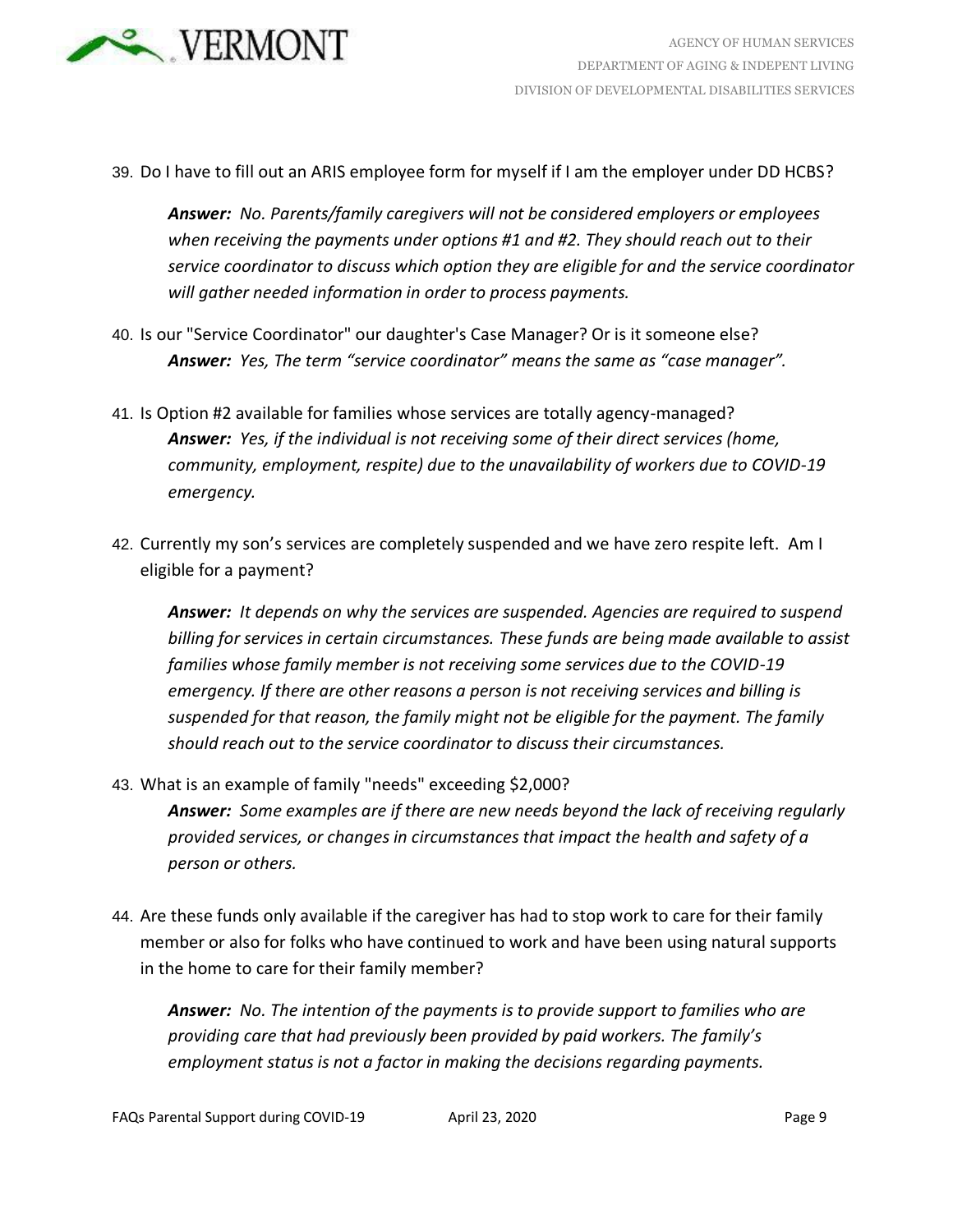

45. My question is why can't the waiver in whole be converted even if there aren't any other selfmanaged services?

*Answer: Parents/family caregivers may receive a payment up to \$2,000 even if there are not any unused or available family-managed funds. Those who have all agency managed services may receive the funding if they are not receiving a portion of their agency managed services.*

- 46. If a family still has a budget currently but runs out of respite in mid-June, could they then still apply for the \$2000 payment if they didn't receive a payment for option 1? *Answer: Yes, if all the family-managed funds were depleted and the person was not receiving a portion of their agency managed service due to the unavailability of workers during the COVID-19 emergency.*
- 47. If a family of a person under 18 has a budget for PCA hours, can they get the FMR new funds? And is there anything like this for PCA funds (ie, you can get the money that you would be paying PCA's)

*Answer: The Family Managed Respite (FMR) guidelines outline the eligibility for these funds. The guidelines do allow for children who receive Children's Personal Care Services to also receive FMR funding. That being said, agencies look at the overall needs of the child and family and what resources are currently available when making decisions about the need for FMR funds. The Vermont Department of Health (VDH) that oversees the Children's Personal Care Services program has just issued information regarding allowing parents to receive payments during the COVID-19 emergency. More information from VDH can be found here:* 

[https://www.healthvermont.gov/sites/default/files/documents/pdf/CPCS\\_COVID%20cha](https://www.healthvermont.gov/sites/default/files/documents/pdf/CPCS_COVID%20changes%204.16.20.pdf) [nges%204.16.20.pdf](https://www.healthvermont.gov/sites/default/files/documents/pdf/CPCS_COVID%20changes%204.16.20.pdf)

48. Do you know if ARIS will deduct taxes from the \$5000? Or would the parent be responsible? *Answer: The payments to families are considered difficulty of care payments and not considered income by the federal government. Therefore, ARIS will not be deducting federal taxes from these payments and parents would not be responsible for paying federal taxes on these payments.*

49. Re #3, is this payment for families or just an increase in budget to hire workers. not clear... *Answer: Option #3 is just an increase to available funding in the Family Managed Respite program to allow for the family to hire respite workers. It is not a payment to families.*

FAQs Parental Support during COVID-19 April 23, 2020 April 23, 2020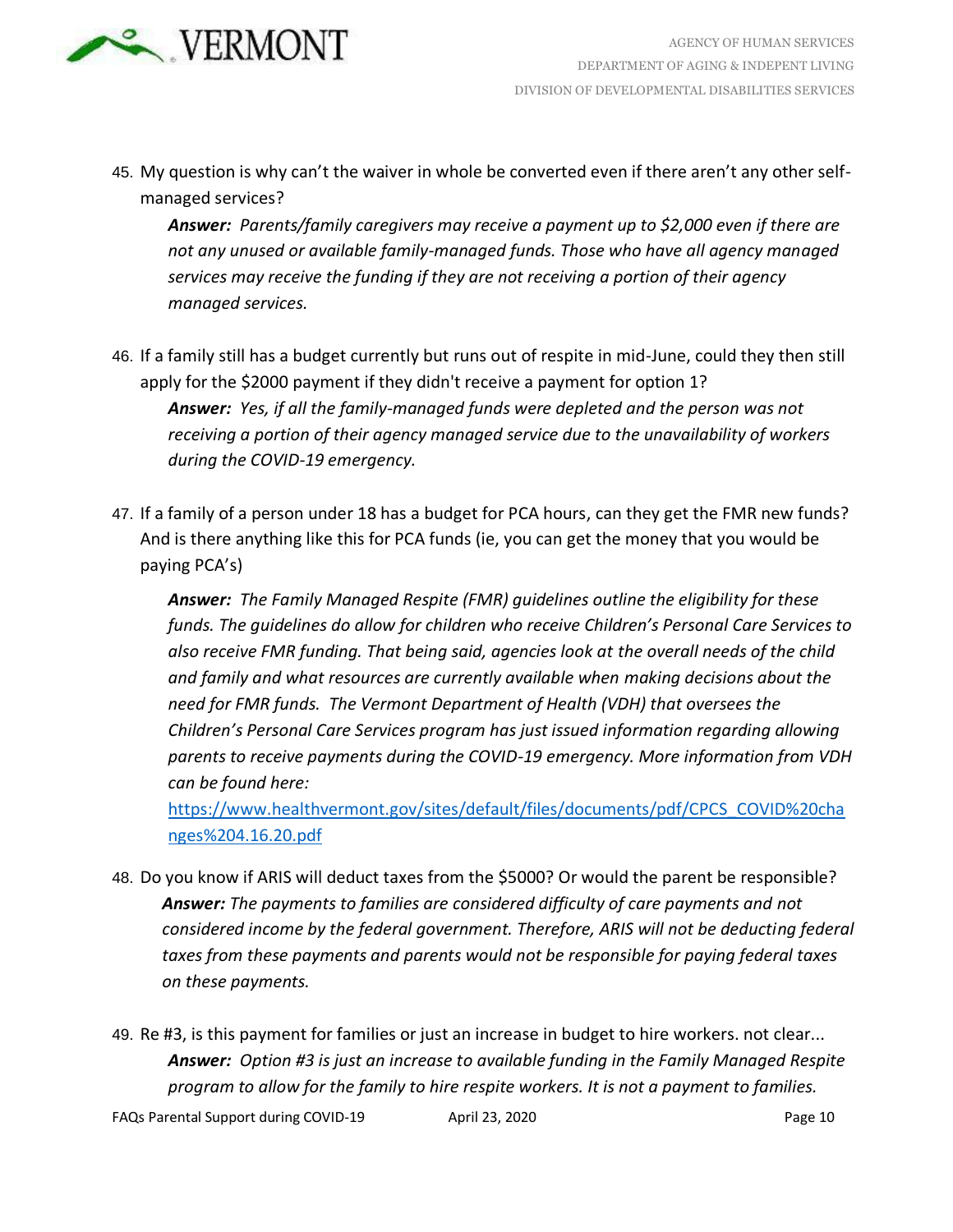

*50.* How do I find out how much money I have left in our accounts?

- *Answer: There are a number of ways to get this information. ARIS sends reports to families after payments are made and the reports include the balance of funds remaining in the budget. Agencies also receive these reports, so your service coordinator can help review the information with you.*
- 51. As a service coordinator, I am looking for guidance on how to start the process for option 1. The family has been approved by my agency for the full \$5000. I have been told the family provider must complete a "non payroll request.". Are there any plans to send out instructions on how to complete the forms and where it needs to be submitted for approval? I'd like to get the family some funds as soon as possible. They have not received direct support in over a month and are currently experiencing some financial limitations.

*Answer: DAIL was eager to let families know that some options for support were going to become available, so information was sent out ahead of having all the operation details in place. DAIL has finalized the processes for ARIS and agencies and will be sending that information out ASAP A training for agency staff is scheduled for April 27th .*

52. Would we use the Aris COVID payment request form that's on Vt Department of Health website?

*Answer: No. That form is for requests related to the Children's Personal Care Services program overseen by the Vermont Department of Health. Families should contact their provider agency to request support in Developmental Disabilities Services.*

53. Vermont used the federal March 13 Emergency Order as the measure of the beginning of the emergency. Since States are apparently making their own decisions about when and to what extent to relax the stay-at-home orders in place, what will actually signify the end of the emergency for purposes of the funding exceptions being discussed today in Vermont—a designation by the Governor, and specifically what type of designation? Also, if undertesting or the unavailability of a reliable antibody test still makes it impracticable for families safely to rehire caregivers, will the emergency be extended for emergency funding purposes even if certain segments of the population are released from the stay-at-home order?

*Answer: The timeframe for the availability of these funds is until 6/30/20, which is the end of the state fiscal year. If the state of emergency continues past that date, the state will need to evaluate whether additional funds will be made available to families dependent on*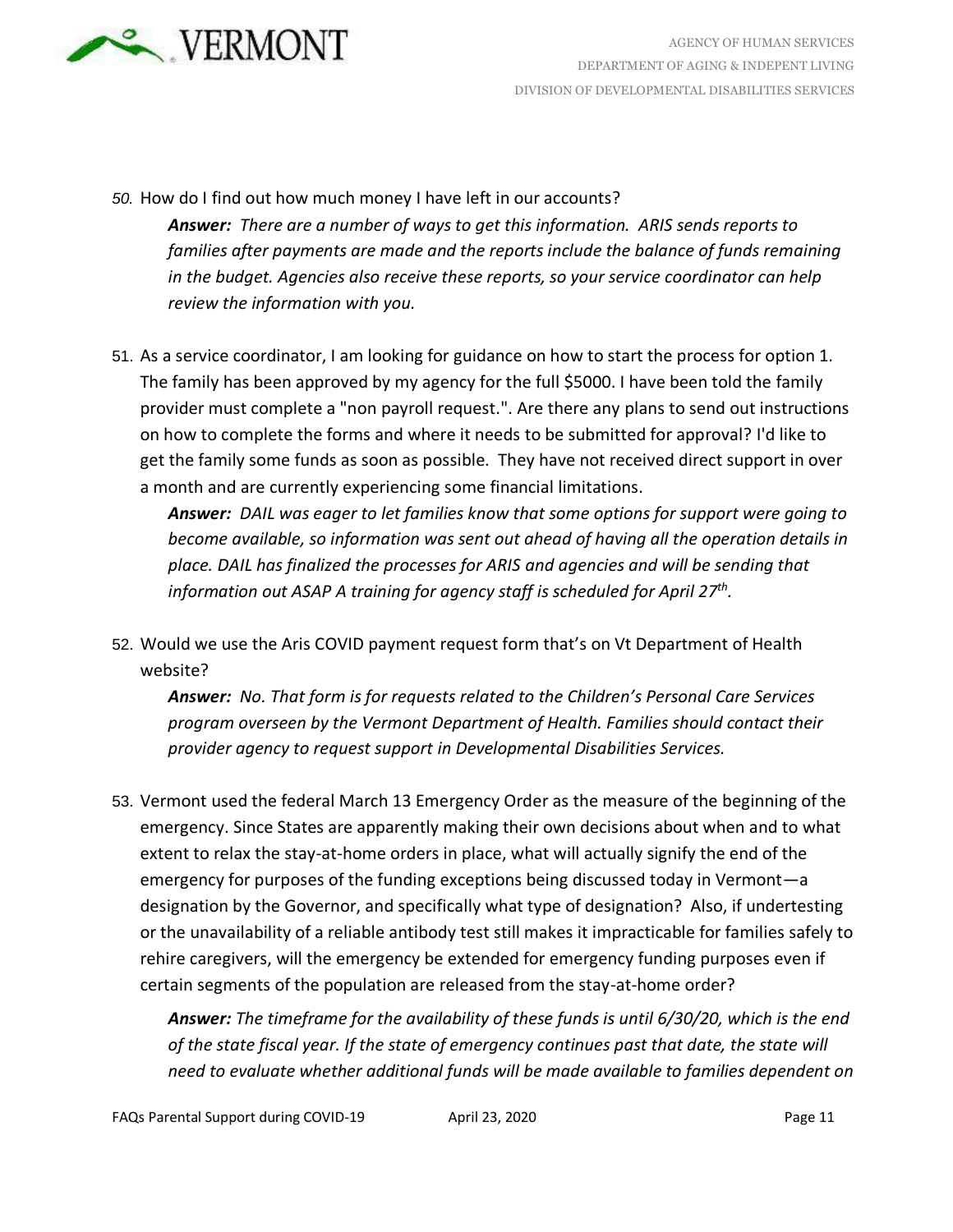

*available funds. The one-time funds described in option #4 may be available past 7/1/20. Agencies can carryover those funds into the next year if they have not all been allocated.*

54. Is ARIS still open and can you get the \$5000 from number 1 and then restart your child with respite before the new fiscal year July 1?

*Answer: ARIS is still open and performing all their functions as the Fiscal/Employer Agent. They will be able to process the requests for conversion funds. It is possible that a family could receive a payment for \$5,000 and if funding was still available in a person's budget after that payment, it could be used to hire workers prior to 6/30/20.*

55. My son requires full time care. I'm able to use one caregiver but I'm down 2 others. Can I still receive the benefit of a stipend since I am covering 50 percent of the care along with the other caregiver?

*Answer: Yes, you can receive a payment and continue to pay workers within the available budget. If the budget is exhausted, the parent/caregiver could possibly be able to receive additional funds under option #2.*

56. Can money come out of community support fund?

*Answer: Yes, funds that are managed by the family, including the community support category, can be converted into a payment under option #1. If a person has agency managed community supports, they may be eligible to receive a payment under option #2 if they are not receiving that service due to the unavailability of workers due to the COVID-19 crisis.*

57. If we know our ARIS budget, and know which program pertains to us, can we contact them directly?

*Answer: No, you need to contact your provider agency to explore the options and they will notify ARIS regarding the agreed upon amount of the payment.*

58. What does happen to those community support funds which are not being used? *Answer: Depending on the circumstances, some funds are returned to the State, and some remain with the provider agency. During the COVID-19 emergency, agencies have been authorized flexibilities to move funds around to meet the needs of those they are serving.*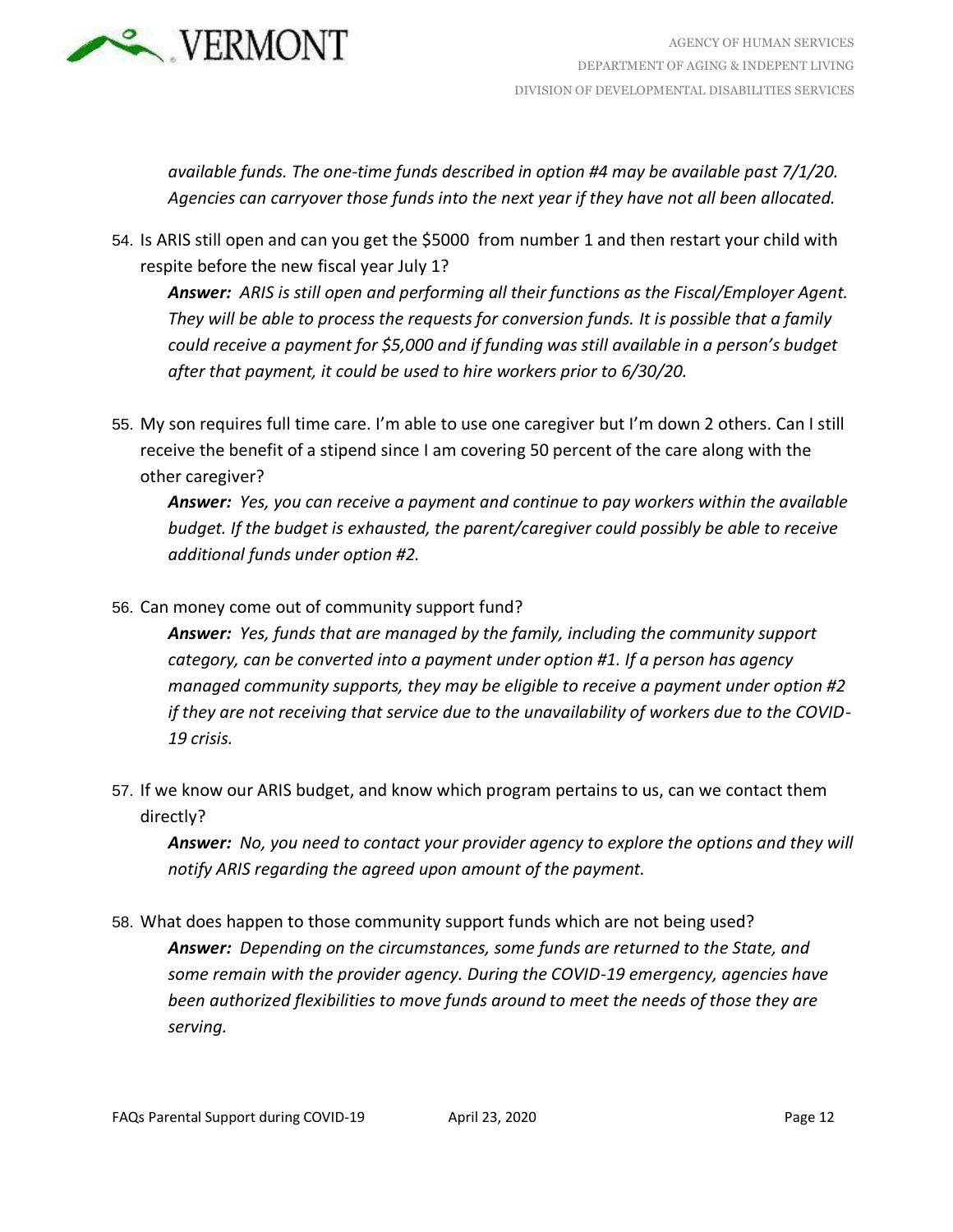

59. My daughter requires full time care. I am currently covering days while my husband covers nights. Are we both eligible for a stipend?

*Answer: The total payment must follow the parameters described. It is possible to split the payment between parents when both parents are providing care, but in separate households. The service coordinator can assist in the discussion with the parents to determine the amounts for each parent.*

- 60. I have heard that families can receive up to \$5000 in unused respite funds as cash or \$2000 in unused community support. Is it an either/or, or can it be combined to more than \$5000? What's the maximum that a family could receive, \$7,000? *Answer: No, \$5,000 is the maximum when converting unused respite or other funding*
- *managed by the family.* 61. Can you partner with ARIS to not make families wait the 2 weeks? ARIS pays every two weeks,
- so it would be helpful to not have them have families wait for the normal pay period. *Answer: Unfortunately, that will not be possible. The payments can be processed by ARIS according to the normal pay period cycle if the request is submitted by the established deadlines for timesheet submissions.*
- 62. When will providers receive the option #2 funding to be able to provide to families? *Answer: Providers should be receiving the funding within the next couple of days.*
- 63. For #4 FFF option, if a family's household income is adversely affected by the current crisis, can they use their current financial circumstances to qualify--even if they were originally "over income" earlier in the fiscal year?

*Answer: Allocations of FFF are based upon annual gross family income and family size. If these change, a family's eligibility can be reconsidered.*

64. If an individual with a DD waiver who normally lives independently is now staying with a family member full time due to current conditions pertaining to COVID, could that family member receive funding from option 1 or 2?

*Answer: Yes, if they meet the criteria to receive payment as described.*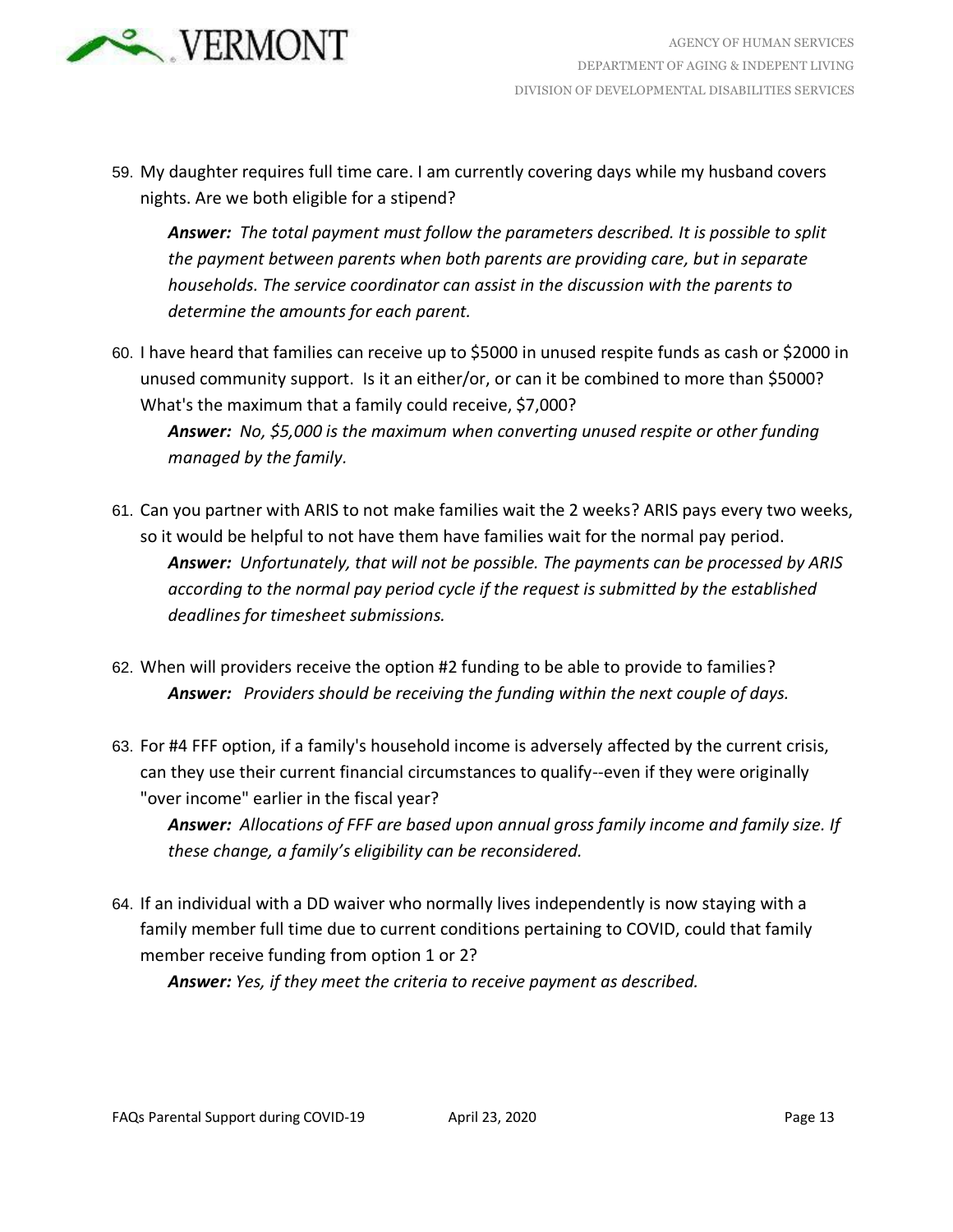

65. If someone is being provided with community supports through the agency because there are essential needs that have been identified, and also have respite funds through ARIS, does the family still meet the criteria for receiving the funds -- either the \$5000 or \$2000 limits? They aren't able to hire respite staff due to the COVID crisis.

*Answer: Yes, they could convert the unused respite funds up to \$5,000 under option #1. If there was less than \$2,000 of unused respite or other family managed funds, they could receive an additional payment through option #2, with the maximum amount between #1 and #2 being* \$2,000.

66. What are the options for home providers?

*Answer: This information relates to payments to families. Information regarding additional payments for home providers is provided to agencies through separate guidance. Home providers should contact the service coordinator at the provider agency for more details.*

67. For option 1, can families request a portion from April 1 until May 15th and then reassess if additional funds were needed because they choose to keep their child home longer and were not going to have people providing support?

*Answer: Yes, due to the uncertainty of when workers may be available again, a family can choose to reserve some respite funds and then if it does not appear that they will be able to hire workers towards the end of June, they can request the remaining funds in a second request. Families should be aware that they will need to have these requests submitted by their provider agency prior to the deadline for timesheet submissions for the final pay period of the fiscal year.* 

68. We are now more than one month into the stay at home rules. What exactly is the nature of the delay in rules and regs for processing? We have been caring for our dependents 24/7, in many cases, since then, trying to juggle "paid work" and extraordinary family care. We are grateful, AND we need to move forward without delays. I've lost half of my income and am trying to supervise my son, while working part-time. The stress and fatigue are beyond manageable. The funds can help ease the burden.

*Answer: DAIL understands the significant stress that families are under due to this crisis. These changes in policy are a significant departure from our standard policies and procedures, some of which required federal approvals. We have been working as quickly as possible to make the changes to be able to offer support to families.*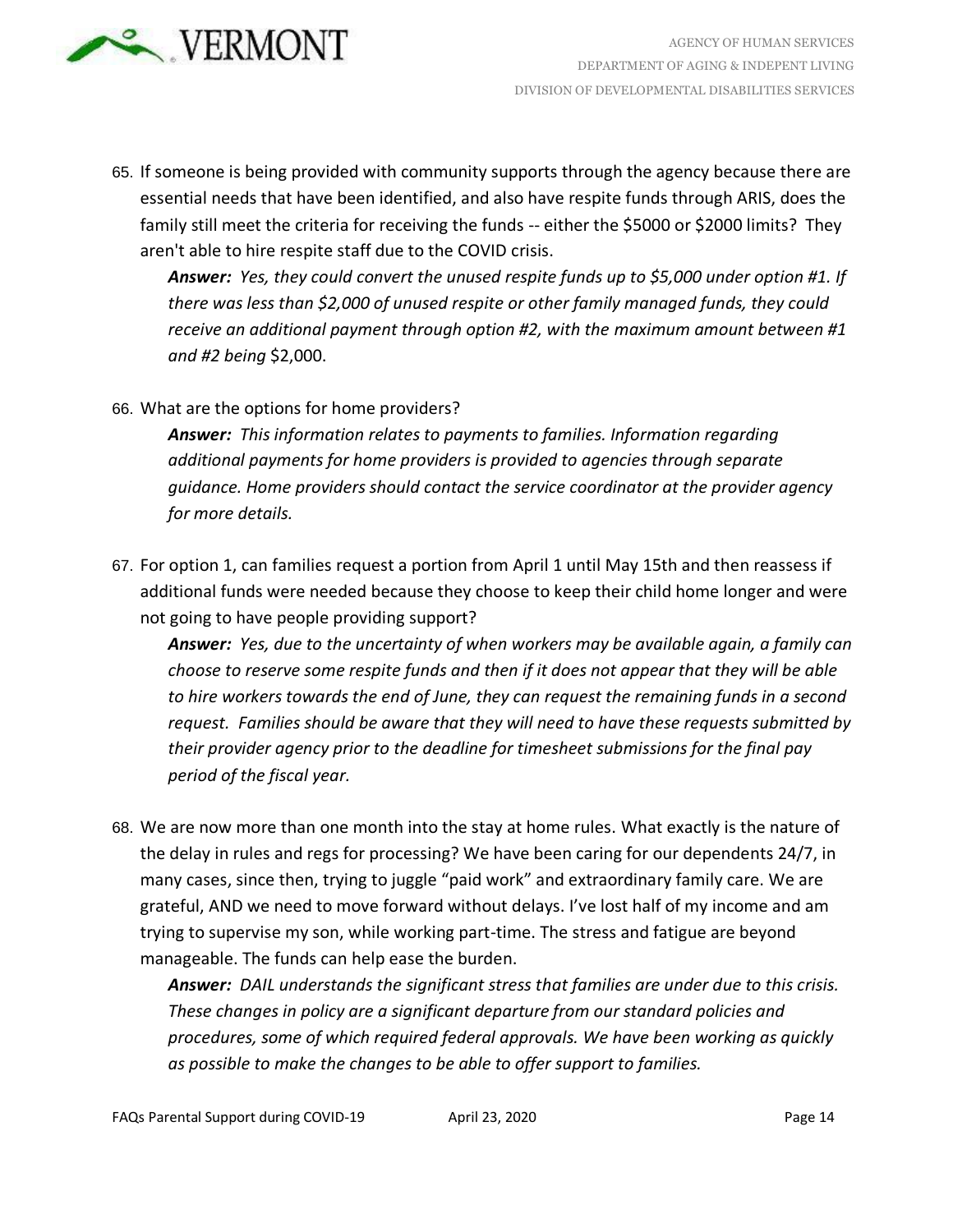

69. Not sure I understand why distinction between not being able to or willing to bring anyone into the home during this health crisis under option 1-2 vs option 3? Options 1-2 -payment can go to families vs. children's personal care where additions to budget that can't be used unless families want to risk their health.

*Answer: DAIL and VDH have been in discussions with each other regarding how to make the changes in our respective programs. The Children's Personal Care Program and the Developmental Disabilities Services Programs each have their own rules, regulations, and operational procedures. Solutions for assisting families were designed within these.*

70. Do checks need to be cut before the end of June or just have the paperwork in process before the end of June?

*Answer: To receive the payment under option #1, the agency must submit the request by the deadline for submitting DS timesheets at the end of the year. For the payments that will be made by providers to families under option #2, check with your provider regarding the deadline.*

71. We need money ASAP for food. I still haven't received unemployment and am waiting for my family members' being released. Since my son gets SSDI, we don't qualify for food stamps. We need help ASAP.

*Answer: Funds should be available soon. Contact your service coordinator to start the process. You may be able to locate other resources for food. I would recommend you call 2-1-1 who can refer you to available resources.*

72. So are people not allowed to use their respite providers at this time?

*Answer: On a case by case basis, employers should evaluate whether a certain service is "essential" at this time. DAIL provided guidance to assist with making that decision. Families should weigh the risks and benefits of having the service provided and make a decision about whether the service is essential. See pp 2-4 of [https://mentalhealth.vermont.gov/sites/mhnew/files/documents/V.7%20DMH%20DDS%2](https://mentalhealth.vermont.gov/sites/mhnew/files/documents/V.7%20DMH%20DDS%20Guidance%20April%206%202020.pdf) [0Guidance%20April%206%202020.pdf](https://mentalhealth.vermont.gov/sites/mhnew/files/documents/V.7%20DMH%20DDS%20Guidance%20April%206%202020.pdf) . So, respite providers may work, but some may not be available due to their own personal circumstances or decisions.*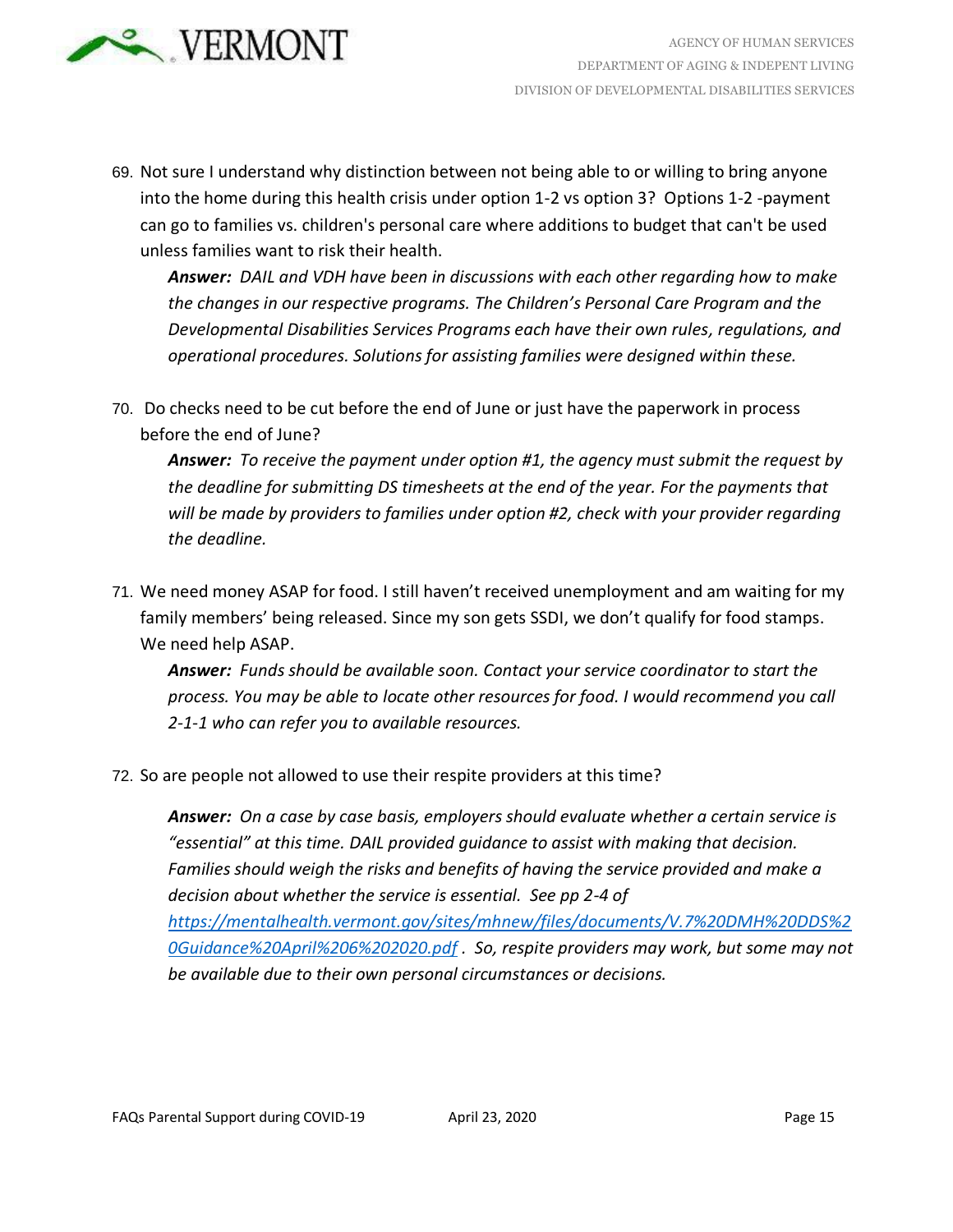

73. Is some agency considering how caregivers who cannot work with individuals due to the virus being taken care of with unemployment or other means so they will be available when this ends?

*Answer: Yes, information was sent to independent direct support workers through ARIS regarding options around unemployment. For agency hired workers, DAIL has authorized flexible use of existing funding as well as provided additional funding to allow for agencies to retain their employees.*

- 74. Is the budget to fund these stipends solid or is there a chance that it might be depleted to meet other expenses that have been planned or may be emergency, unplanned expenses? *Answer: The funds under option #1 are currently available through individual budgets. The additional funds for the other options have been or will very soon be sent to provider agencies and these funds are targeted for these identified needs.*
- 75. If a family still has money in their budget but doesn't want to convert it as they think they will use it by 6/30, can they access option 2 immediately? *Answer: If the family does have workers available and expects to utilize all their funding by 6/30/20, they can request funding through options #2.*
- 76. What forms need to be submitted to apply for option 1? Do they need to be submitted directly to ARIS or to the Designated Agency? Do families or unpaid caregivers have to have a discussion with their service coordinator or can they just submit the non-payroll form without any assessment or conversation with the service coordinator?

*Answer: Families must contact their service coordinator who will complete the needed forms and send it to ARIS.*

- 77. Can a family pay themselves \$3,000 from their respite and then access the \$2,000 stipend? *Answer: No. The maximum amount that can be paid to the family is \$2,000 when combining options #1 and #2. This is because the funds in #1 where already available and funds for option #2 are new funds from a different source and the amount available is limited.*
- 78. Will DAIL have another Town Hall to walk through a step-by-step process? *Answer: DAIL will be partnering with Vermont Care Partners to provide another Town Hall for agencies so they fully understand the options and can explain them to families The*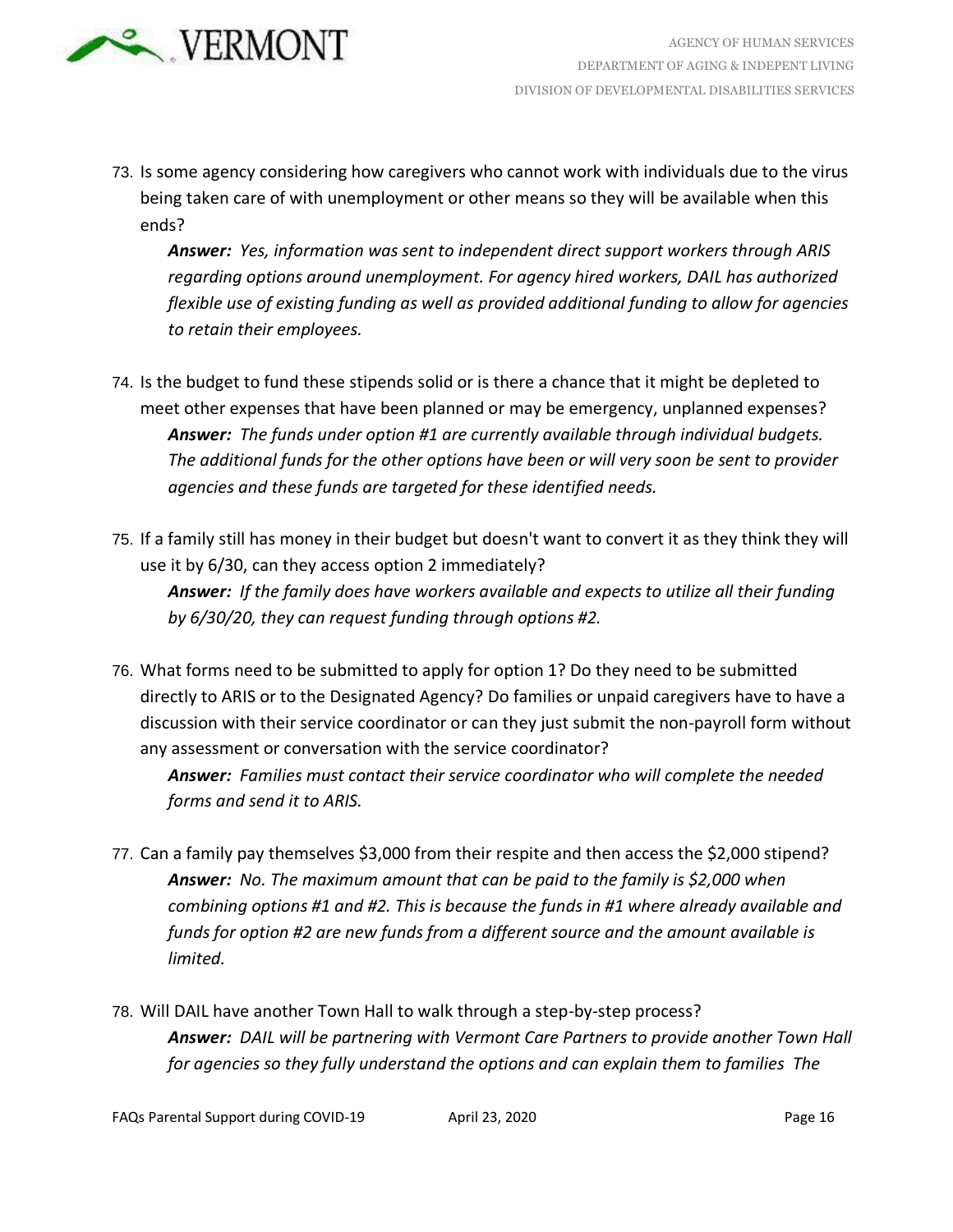

*Town Hall for families has been recorded and will be posted on the Vermont Family Network and DAIL websites along with this Q & A document.*

79. I didn't understand option 4.

*Answer: In option #4, providers receive funds from DAIL that they can make available to people currently receiving services or new people with developmental disabilities. DAIL has asked the providers to prioritize the use of those funds to offer Flexible Family Funding for additional families and to target any crisis needs of people with developmental disabilities. These funds are granted on a one-time basis and are not ongoing. See page 36 of the Vermont System of Care Plan for Developmental Services for more details about the allowable uses of one-time funds.* 

80. What wasn't clear to me was whether the added \$2000.00 available to families is from a client's current waiver funds which covered Agency aides? Our adult son lives at home and was receiving 20 hours of services per week by 2 agency staff. We also have a Respite budget through ARIS. Due to COVID measures, he has not had the agency staff services. Where is the funding for those 20 hours per week? Should parents be receiving those funds?

*Answer: The funding for the \$2,000 payment for families under option #2 does not come from individual's budgets. DAIL provided new funds for agencies to make those payments. In the situation described, the family has the option of converting their respite funds into a payment up to \$5,000 if they workers are not going to be providing respite and there are unused respite funds. The total that could be converted is \$5,000 for the person's current budget. If there are no available unused funds in the portion of the budget managed by the family (paid through ARIS) or if there is less than \$2,000, families may be eligible to receive a total of \$2,000 between the funds from option #1 and option #2. The funds from agency managed services are not available to families. DAIL has allowed some flexibilities with the use of those funds to retain employees and to meet the needs of people they serve. An individual's authorized budget is not being reduced and the budget will remain available for when services resume.*

81. Will the process for approval of 2020-2021 budgets for HCBS under Medicaid Waivers be modified to assure there won't be a gap in services at the end of the current fiscal year on June 30, and if so, how? Is a six-month pro rata extension of existing 2019-2020 budgets currently being considered? When will guidance on this become available?

*Answer: At this point, there has been no change to the current practice of approval for the fiscal year 21 budgets which start 7/120 and end 6/30/21. Given the uncertainties with the*